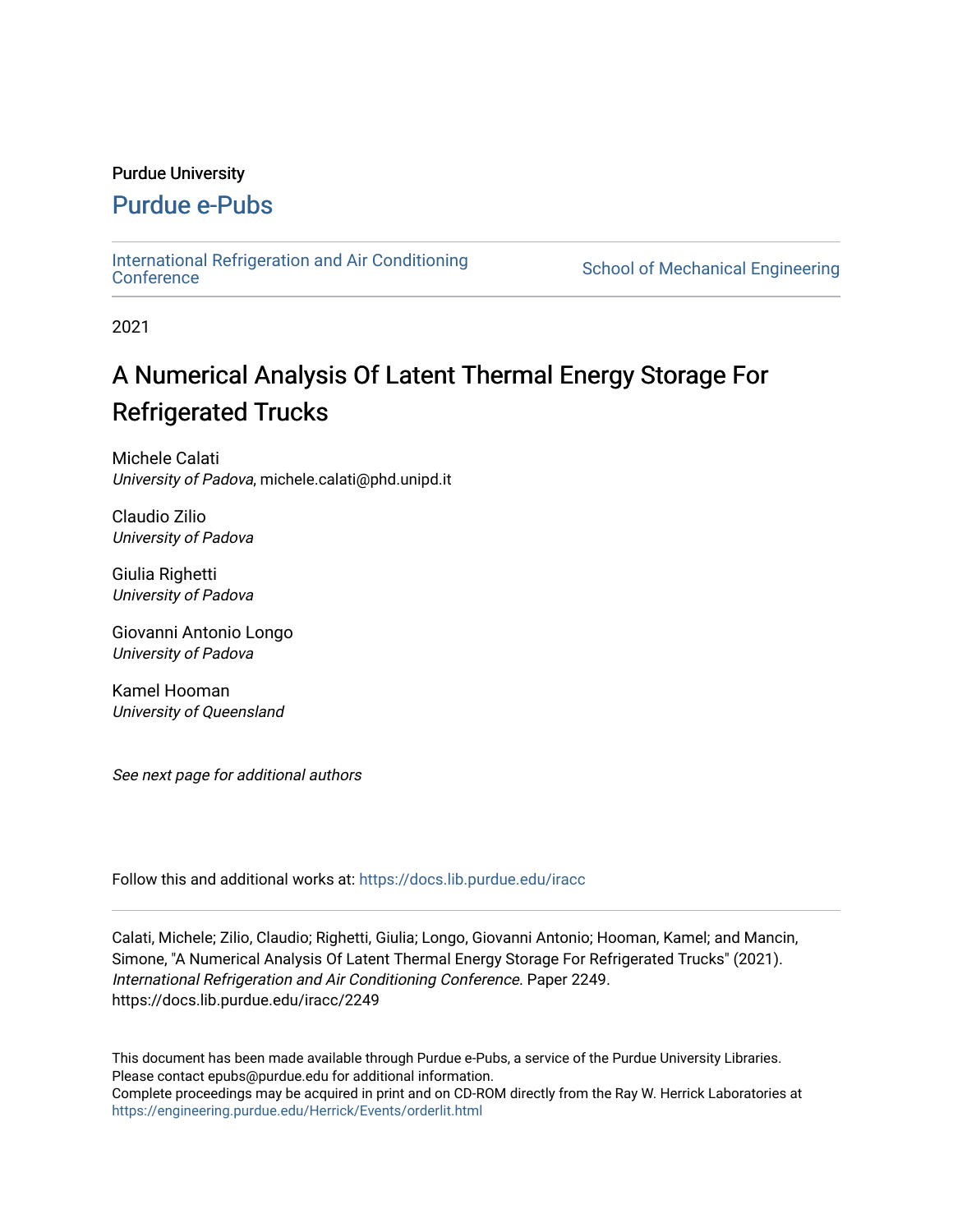# Authors

Michele Calati, Claudio Zilio, Giulia Righetti, Giovanni Antonio Longo, Kamel Hooman, and Simone Mancin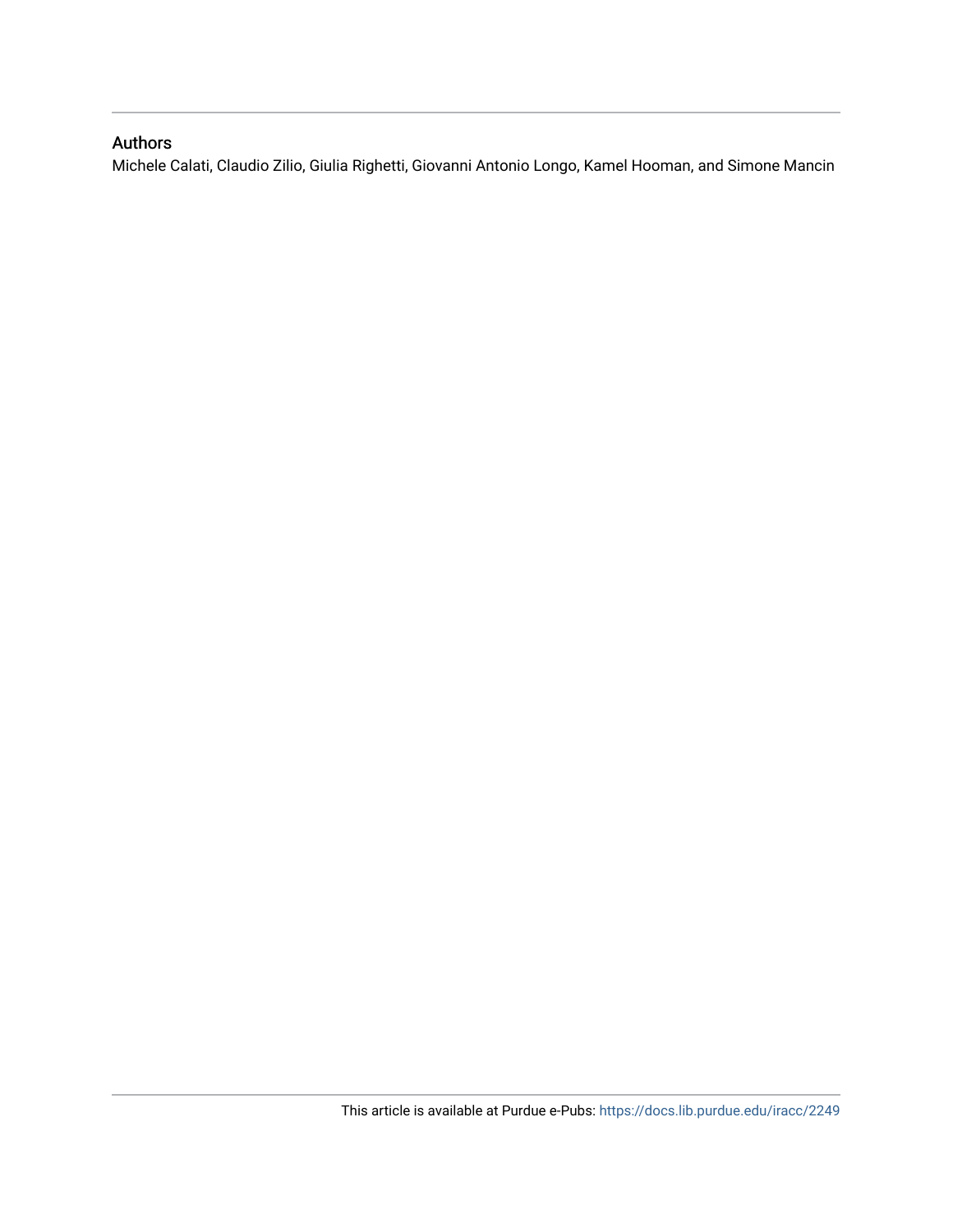# **A Numerical Analysis of Latent Thermal Energy Storage for Refrigerated Trucks**

Michele CALATI<sup>1</sup>, Claudio ZILIO<sup>1</sup>, Giulia RIGHETTI<sup>1</sup>, Giovanni A. LONGO<sup>1</sup>, Kamel HOOMAN<sup>2</sup>, Simone MANCIN $1.*$ 

> <sup>1</sup>University of Padova, Department of Management and Engineering, Vicenza, 36100, Italy [michele.calati@phd.unipd.it](mailto:michele.calati@phd.unipd.it), [claudio.zilio@unipd.it,](mailto:claudio.zilio@unipd.it) [giulia.righetti@unipd.it,](mailto:giulia.righetti@unipd.it) [tony@gest.unipd.it](mailto:tony@gest.unipd.it), [simone.mancin@unipd.it](mailto:simone.mancin@unipd.it)

<sup>2</sup>Queensland Geothermal Energy Centre of Excellence School of Mechanical and Mining Engineering

University of Queensland, Brisbane, Queensland 4072, Australia k.hooman@uq.edu.au

\* Corresponding Author

# **ABSTRACT**

 In this work, an innovative insulated wall concept for refrigerated truck is proposed. A 2D transient numerical model of the truck cell is developed and simulated considering the solar radiation from 6 AM to 4 PM of a typical summer day in Vicenza (Italy). The innovative composite wall consists of a traditional polyurethane (PU) insulation layer wrapping a layer of PCM (reference melting temperature of  $2^{\circ}$ C) with different thickness from 0.5 cm to 2 cm. The results confirm that the proposed solution is very promising because even the smallest thickness can assure an adequate temperature inside the cell for almost the entire simulated journey.

# **1. INTRODUCTION**

 On global scale, it has been evaluated that about 30% of fresh products are lost because of the optimal distribution temperature is not maintained during the route (Du *et al.*, 2020). Currently, there are about 4 million of vehicles for the refrigerated transport worldwide, which are expected to grow of 2.5% units per year up to 2030 (Glouannec *et al.*, 2014). At the same time, it must be considered that the necessary energy requested for the food transportation only is about 40% of the total amount of energy consumed during transportation (Michel *et al.*, 2017). In the last years, the role of transportation within the cold chain has become more and more important because of the fast increase of global population and the growth of food quantities and varieties. In particular, the demand for fresh food has recently remarkably increased (Du *et al*., 2020). Fresh products, if compared with frozen ones, are more temperature sensitive (Fioretti *et al.*, 2016). In fact, during the transportation, the foodstuff is subjected to its metabolic activity which affects the ripening rate. Hence, it is essential to maintain the food temperature within a certain range during the entire transport route to ensure the freshness, quality and nutritional value of the delivered products. In this scenario, refrigerated transport systems aim at keeping the temperature at a constant level during their standard operations. Currently, considering the refrigerated road transports, the fleet is for the most part equipped with low efficiency diesel engines for running a mechanical vapor compression cycle for refrigeration (Liu *et al.*, 2012). About 30% of refrigerated road vehicles consist of trailers, 30% of large trucks and 40% of small trucks and vans (Glouannec *et al.,*  2014). Generally, an on-board refrigeration system has a lower performance compared with a stationary one. This is due to the reduced available space on-board on top of various and, in most cases, harsh operating conditions faced during transport. Moreover, the coefficient of performance (COP) usually ranges from 0.5 to 1.5 (Tassou *et al.*, 2009) for such mobile refrigerants. The low engine efficiencies cause a great amount of greenhouse gas emissions, consequently. The ATP ("Accord du Transport Perissable") agreements regulate all the standards for the refrigerated vehicles involved in the transport of perishable foodstuffs. In particular, the ATP classifies the insulated refrigerated vehicles in IN (normal insultation) or IR (reinforced insulation) if their overall heat transfer coefficient ranges between 0.4 and 0.7 W m<sup>-2</sup> K<sup>-1</sup> for the former or if it is lower than 0.4 W m<sup>-2</sup> K<sup>-1</sup> for the latter. Aiming at reducing energy consumption and assuring the adequate temperature level for the products, researchers have been considering the introduction of Latent Thermal Energy Storage (LTES) systems to replace the traditional designs. The LTES system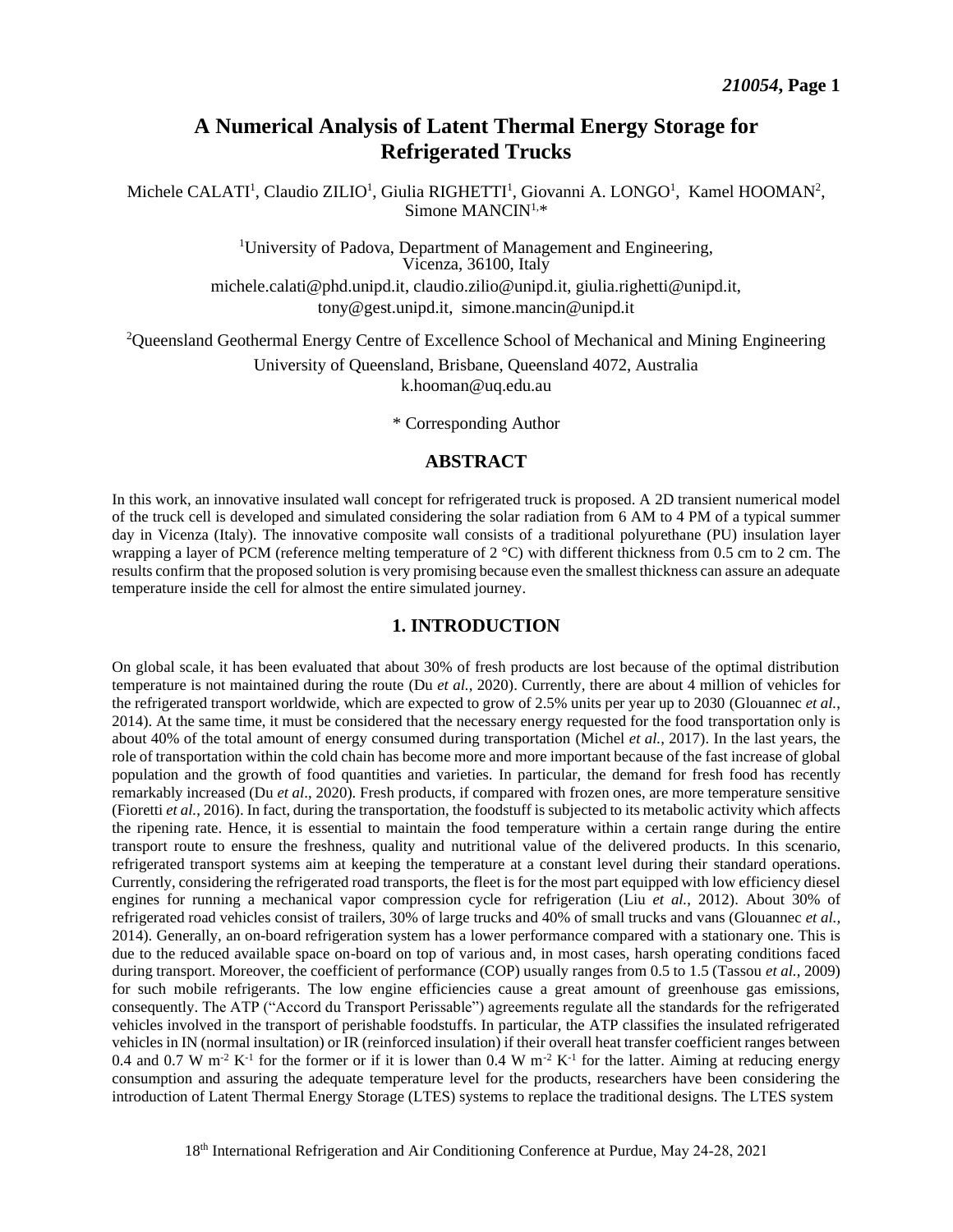takes advantage of the high energy density which can be stored through the phase change process from liquid to solid (or vice versa). An ideal PCM should have a suitable phase change temperature along with high thermal conductivity and latent heat. It should have low volume expansion and large density in order to limit the system size. The PCM should also be compatible with other construction materials that is no toxicity and flammability (Sharma *et al.*, 2009). Focusing on LTES systems for refrigerated transport applications, the pioneering study was conducted by Ahmed *et al.* (2010). They integrated copper tubes filled with paraffin-PCM inside the traditional insulated PU wall of truck trailers. The authors obtained an average reduction of 29.1% of the peak heat flux transmitted to the refrigerated room, demonstrating the great potential of this new technology. Liu *et al.* (2012) developed an innovative on-vehicle LTES unit charged by a stationary refrigeration unit in depot during the night. With respect to a conventional system, the proposed LTES one can account for 86.4% of energy cost savings, with remarkable reduction of greenhouse gas emissions and noise. A similar system was numerically studied by Liu *et al.* (2014). The heat transfer fluid could flow between the cooling unit inside the refrigerated space and the PCTSU (Phase Change Thermal Storage Unit), maintaining the refrigerated space temperature at -18 °C for the entire 10 h truck journey. Copertaro *et al.* (2016) investigated the application of PCM to a 20' ISO container envelope. Compared with the traditional insulated container, the new solution permitted the shift and reduction of the daily peak heat load of 20%, with a heat flux reduction of 4.65%. Tinti *et al.* (2014) analyzed the integration of PU-foam with micro-encapsulated PCM (n-tetradecane, melting temperature 6 °C) through a thermographic analysis. They found that the composite-foam would be suitable for refrigerated transport applications. Glouannec *et al.* (2014) developed a new insulation wall for refrigerated vans using PCM (*Energain*), aerogel and a reflective multi-foil layer. They verified that ATP criteria are not sufficient to estimate the wall heat transfer coefficient, since the regulation doesn't consider other external factors such as solar irradiation. So, the authors added solar irradiation to their analysis and noted that the peak of transferred energy could be increased by up to 43%. The use of aerogel and multi-foil layers, instead, could decrease the effect of solar irradiation by 27%. Michel *et al.* (2017) developed a multi-layer insulation wall made by a layer of PU-PCM foam for refrigerated vehicles. They found that the location of the composite layer influenced the amount of energy crossing the inner face. More recently, Du *et al.* (2020) evaluated the cooling performance of a portable box as a PCMcold thermal energy storage system. They studied the effects of different PCM modules locations, PCM melting temperatures and insulation materials on the cooling duration length. The PCM equally distributed on the top and side walls led to the longest cooling time.

In this paper, the design of a novel insulated wall for refrigerated vehicles is reported. More specifically, the addition of a PCM layer (with different thicknesses) to the traditional 5 cm insulated PU wall and its ability in maintaining a proper air temperature inside the cell is analyzed. The commercial paraffin wax RT2HC is investigated. In the numerical simulations, run by means of the CFD software Ansys Fluent 18.2, the external solar irradiation was taken into consideration where the hourly solar irradiation profile of a typical Italian summer day was used as input to the simulation. These preliminary results refer to a reference case in which it was hypothesized that no door-openings occurred during the journey and the refrigerated cell was considered empty of freight.

The results are very promising since even the smallest thickness of the PCM layer can ensure the temperature stability inside the truck cell for the most part of the daily journey.

# **2. NUMERICAL MODEL**

### **2.1 Model description and boundary conditions**

As can be observed from Fig. 1, the present work investigated the thermal behaviour of an innovative LTES system involving PCMs. In particular, a novel insulation wall consisting of the traditional PU foam insulation layer and an additional layer filled with a PCM is proposed and studied. The PCM is uniformly distributed on the ceiling and on the side of the refrigerated cell.

In order to simplify the simulations, a 2D section (2.4 m x 2.6 m) of a semi-trailer insulated rigid box was taken as our computational domain. This type of refrigerated vehicle is the most popular in Europe. Its external width and length are fixed: 2.6 m and 13.56 m, respectively (Tassou *et al.*, 2009). As reported by the same authors, the insulation thickness is limited because it comes from the trade-off between the maximum admissible vehicle width (2.6 m) and the Europallet's dimensions (1 m deep x 2 m width). If 2 Europallets are located side by side in the refrigerated cell the insulation layer can rarely be more than 5 cm thick.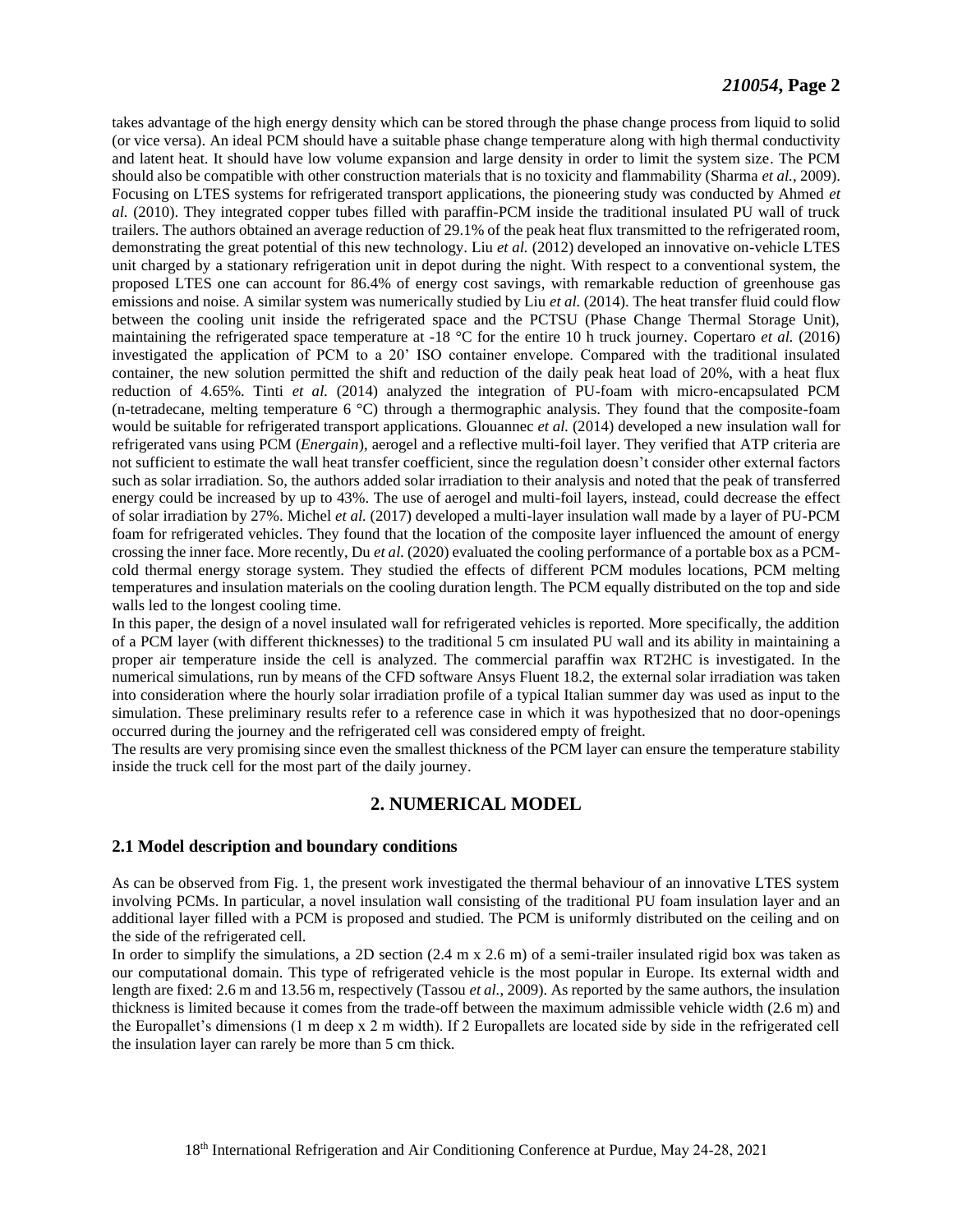

**Figure 1.** Model description and boundary conditions

 Hence, for the numerical simulations, a 5 cm thick PU-layer was chosen. To evaluate the ability of PCM in ranging between 0.5 cm and 2 cm. An aluminum encapsulation layer of 0.5 cm was located between the PCM and the air, as demonstrated in Fig. 1. The thermo-physical properties of the materials and PCMs are reported in Table 1 and counteracting the heat loads transmission into the refrigerated cell, different PCM layer thicknesses were selected, 2, respectively.

**Table 1:** Material main properties

| Material           | . 17-l 1<br><b>TW</b><br>, m <sup>-1</sup><br><br>л. | $m-3$<br>l Kg    | $V-11$<br>ι∠ σ<br>ີ∪<br><b>IX</b> |
|--------------------|------------------------------------------------------|------------------|-----------------------------------|
| Poly-Urethane foam | $0.03\,$                                             | ◡-               | 1380                              |
| ⊾lumınum           | 202.4                                                | 2710<br>$\sim$ 1 | 07                                |

| <b>Table 2:</b> Phase Change Materials main properties |                                           |                                                  |                    |            |                             |  |  |
|--------------------------------------------------------|-------------------------------------------|--------------------------------------------------|--------------------|------------|-----------------------------|--|--|
| <b>PCM</b>                                             | $TZ-1$<br><b>TW</b><br>$\mathbf{m}$<br>17 | $\mu$ p <sub>lig</sub>   kg<br>m<br>$\rho_{sol}$ | $TZ-1$<br>←n<br>17 | KΩ<br>IKJ. | solidus/<br>1 liquidus<br>◡ |  |  |
|                                                        | ∪.∠                                       | 880/770                                          | 2000               | 200        |                             |  |  |

 To take into account the effect of the solar irradiance on the top and on the side of the truck, the sol-air model was applied which is popular in simulations involving heat transfer problems for buildings (Villi *et al.*, 2009). A fictitious free stream temperature  $T_{sa}$  is calculated, as Eq. (1) below, to consider the convective and radiative contributions to the energy transfer:

$$
T_{sa} = T_{ext} + \frac{G_{\beta t} * a}{\alpha} \tag{1}
$$

The absorptance *a* was fixed at 0.5, while a global heat transfer coefficient *α* of 10 W m<sup>-2</sup> K<sup>-1</sup> was selected. For each truck surface, the solar irradiance *Gβt* was obtained following the procedure described in section 2.2.1.

applied which took into account the conductive heat transferred through 5 cm PU insulation layer and the convective coefficient of 7 W m<sup>-2</sup> K<sup>-1</sup> (Glouannec *et al.*, 2014) considering a free stream temperature equal to To simplify the numerical analysis, only half of the entire section was simulated. Therefore, as can be observed from Fig.1, a "symmetry" condition was applied to the symmetry axis of the 2D truck section. The truck was oriented considering the opening doors facing South. It implies that the cell sides were oriented to the West or to the East. However, due to the symmetry condition, only the *Tsa* calculated for the West-oriented face was used for the cell side. It permitted to study the worst-case scenario because the calculated temperatures for the western face were always higher than those of the eastern one. At the bottom of the cell a global heat transfer coefficient of 0.7 temperature  $T_{ext}$ . The initial air temperature inside the refrigerated cell was set to 2  $^{\circ}$ C for all simulated conditions. The PCM was initially fixed at a temperature 0.5 °C lower than the *Tsolidus* of each PCM, in order to assure that the PCM was totally solid at the beginning of the simulation. The volume averaged air and PCM temperature were monitored and analysed to describe the LTES' behaviour. Besides, the temperature distribution inside the truck cell was investigated.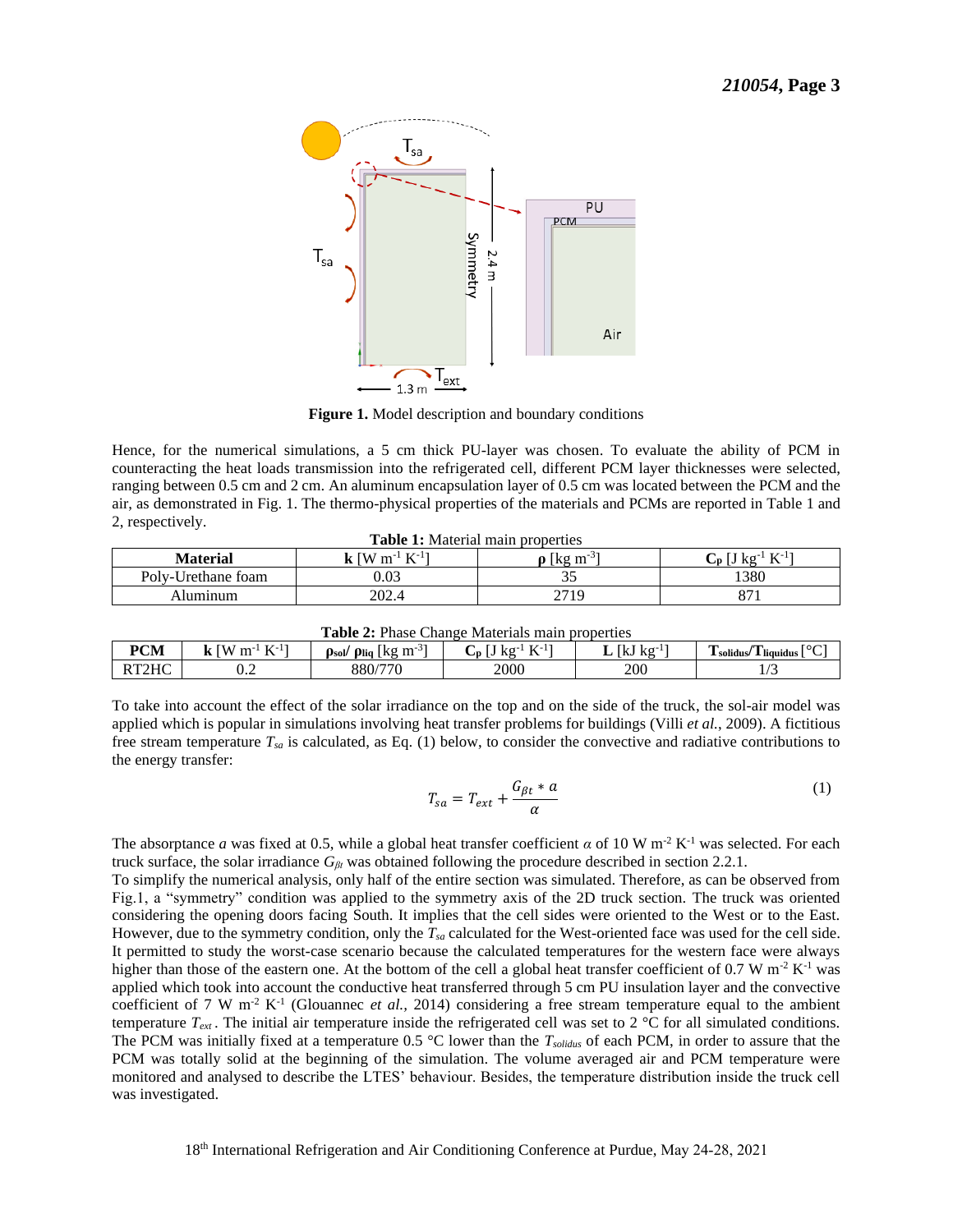### **2.2 Governing Equations**

#### 2.2.1 Incident Solar Irradiance Estimation

 For the entire simulated truck journey (from 6 AM to 4 PM) the hourly solar heat on each truck surfaces was estimated. To simulate the worst case scenario, data for a typical Italian summer day were considered. A representative average day of July (n = 196) was chosen because from historical data-series it was observed that July is the warmest month in Italy. The climate data available here <www.try.cti2000.it> (Italian Thermo-Technical Committee site) are used for our simulation. For each day of the year, the temperature, the hourly beam and diffusive radiations on a horizontal surface can be downloaded.



 **Figure 2**. The most significant solar variables for a tilted surface (a), global radiation on a tilted surface (b). Images taken from Duffie and Beckman (2013)

 The following equations were adapted from Duffie and Beckman (2013), in order to estimate the hourly global radiation on a tilted surface (Fig. 2b)

The first step was the calculation of the solar time as reported in Eqns. (2-4), for obtaining the solar angle (5):

$$
SolarTime - StandardTime = 4(M_{st} - M_{loc}) + E
$$
 (2)

$$
E = 229.2(0.000075 + 0.001868 \cos(B) - 0.032077 \sin(B) - 0.014615 \cos(2B) - 0.04089 \sin(2B))
$$
\n(3)

$$
B = (n-1)\frac{360}{365}
$$
 (4)

$$
\omega = 15(SolarTime - 12) \tag{5}
$$

 The second step involved the estimation of the Zenith (7) and solar Azimuth (8) angles after having calculated the solar rays' declination (6):

$$
\delta = 23.45 \text{sen} (360 \frac{284 + n}{365})
$$
\n<sup>(6)</sup>

$$
\theta_z = \cos^{-1}(\cos\phi \cos\delta \cos\omega + \sin\phi \sin\delta) \tag{7}
$$

$$
\gamma_s = sign(\omega) \left| \frac{\cos \theta_z \sin \phi - \sin \delta}{\sin \theta_z \cos \phi} \right| \tag{8}
$$

 Knowing the Zenith and solar Azimuth angles, surface tilt and Azimuth angles, the angle of incidence of the beam radiation could be predicted as follows:

$$
\theta = \cos^{-1}[\cos\theta_z \cos\beta + \sin\theta_z \sin\beta \cos(\gamma_s - \gamma)]
$$
\n(9)

Finally, for each truck surfaces the global radiation could be calculated:

$$
G_{\beta t} = G_b \frac{\cos \theta}{\cos \theta_z} + G_d \tag{10}
$$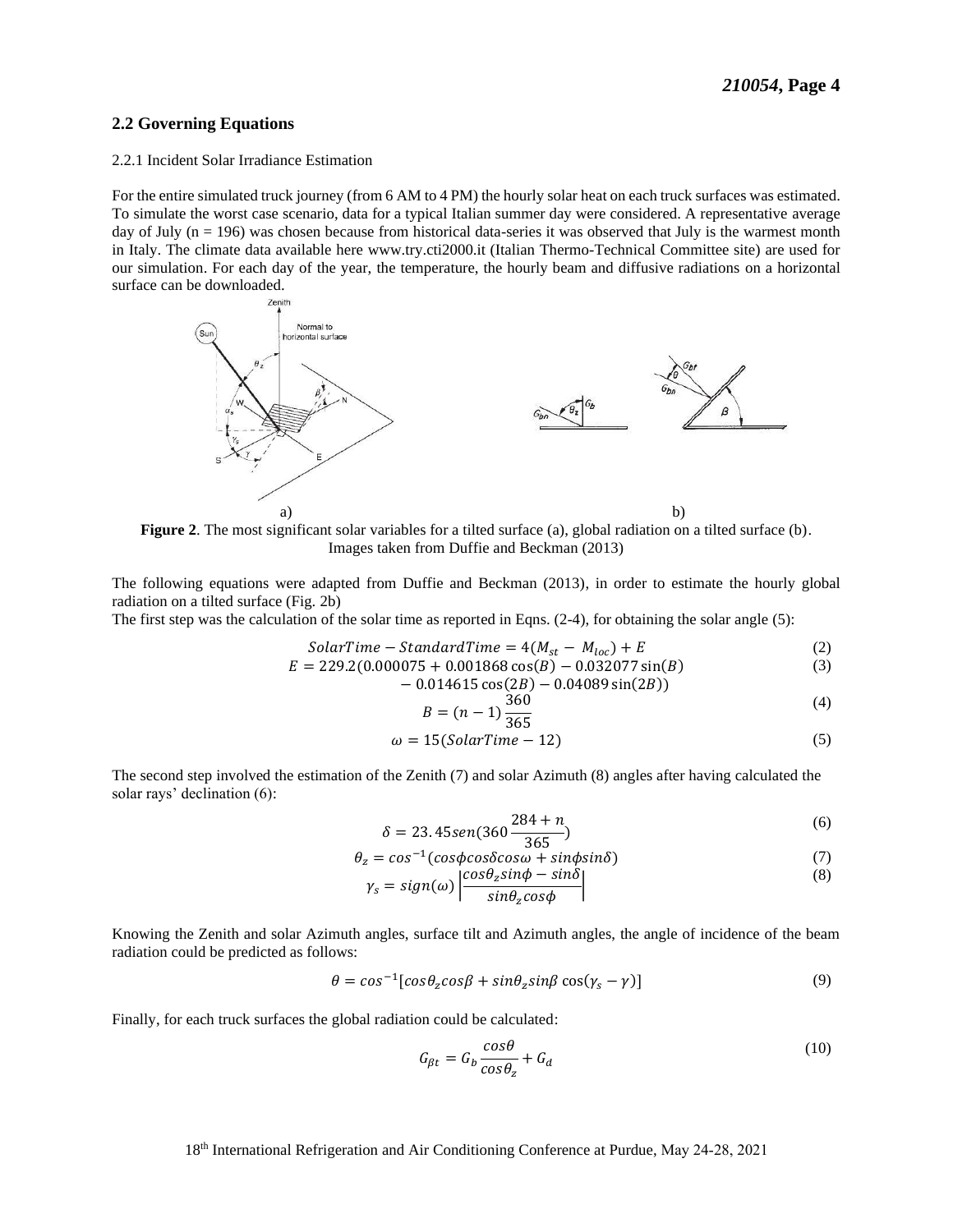#### 2.2.2 Solving equations

 The commercial CFD software "Ansys Fluent 18.2" was used to run the numerical simulations. The "Solidification and Melting Model" was adopted to investigate the transient behaviour of the LTES system. The model takes advantage of an enthalpy-porosity approximation of the zone involved in the phase change process, denoted as mushy zone. In fact, the liquid-solid mushy zone is considered as a porous one and the porosity is set as the liquid fraction. This latter is a quantity indicating the fraction of the cell volume in liquid state, calculated for the all cells in the domain. In the mushy region, the liquid fraction ranges between 0 (PCM solid) and 1 (PCM liquid).

 Hence, the energy equation Eq. (15) is written in terms of enthalpy Eq. (11), considered as the sum of sensible enthalpy Eq. (12) and latent heat of fusion Eq. (13), as reported in the following equations:

$$
H = h + \Delta H \tag{11}
$$

$$
h = h_{ref} + \int_{T_{ref}}^{T} c_p dT \tag{12}
$$

$$
\Delta H = \varphi L \tag{13}
$$

$$
0, if T < T_{solidus} \tag{14}
$$
\n
$$
T - T_{solidus} \tag{15}
$$

$$
\varphi = \frac{\overline{T_{liquidus} - T_{solidus}}}{T_{liquidus} - T_{liquidus}}
$$
\n
$$
\frac{1}{\pi} \left( \frac{1}{f} \right) \overline{T} > T_{liquidus}
$$
\n
$$
\frac{\partial}{\partial t} (\rho H) + \nabla \cdot (\rho \nu H) = \nabla \cdot (k \nabla T) + S
$$
\n(15)

 To develop the momentum conservation equation for the mushy region, a momentum sink is inserted in the Navier-Stokes equation as:

$$
\frac{\partial}{\partial t}(\rho \nu) + \nabla(\rho \nu \nu) = -\nabla p + \mu \nabla^2 \nu + \rho g \epsilon (T - T_{ref}) + \frac{(1 - \varphi)^2}{\epsilon + \varphi^3} A_{mush} \nu \tag{16}
$$

 In the right side of Eq. (16), the last two terms stand for the buoyancy force with Boussinesq approximation and the momentum sink, respectively.

 Additionally, to analyse the thermal fluid dynamics, the following equations, conservation of mass, momentum and energy are solved:

$$
\frac{\partial}{\partial t}\nabla \cdot (\rho \mathbf{v}) = 0 \tag{17}
$$

$$
\frac{\partial}{\partial t}(\rho \nu) + \nabla(\rho \nu \nu) = \nabla p + \nabla(\tau) + \rho g (T - T_{ref}) + F \tag{18}
$$

$$
\frac{\partial}{\partial t}(\rho E) + \nabla \cdot \left[ \nu(\rho E + p) \right] = \nabla \cdot \left[ k_{eff} \nabla T - \sum_i h_i j_i + (\tau_{eff} \cdot \nu) \right] + S_h \tag{19}
$$

 The second order upwind scheme was adopted to linearize the convective terms with first order derivatives, while the diffusive terms with second order derivatives were linearized by a second order differencing scheme. The SIMPLE scheme was used to solve the pressure-velocity coupling while the PRESTO! one was chosen for pressure correction, as proposed by Zhao *et al.* (2020). All of the other equations were linearized using the algebraic multigrid (AMG) iterative strategy.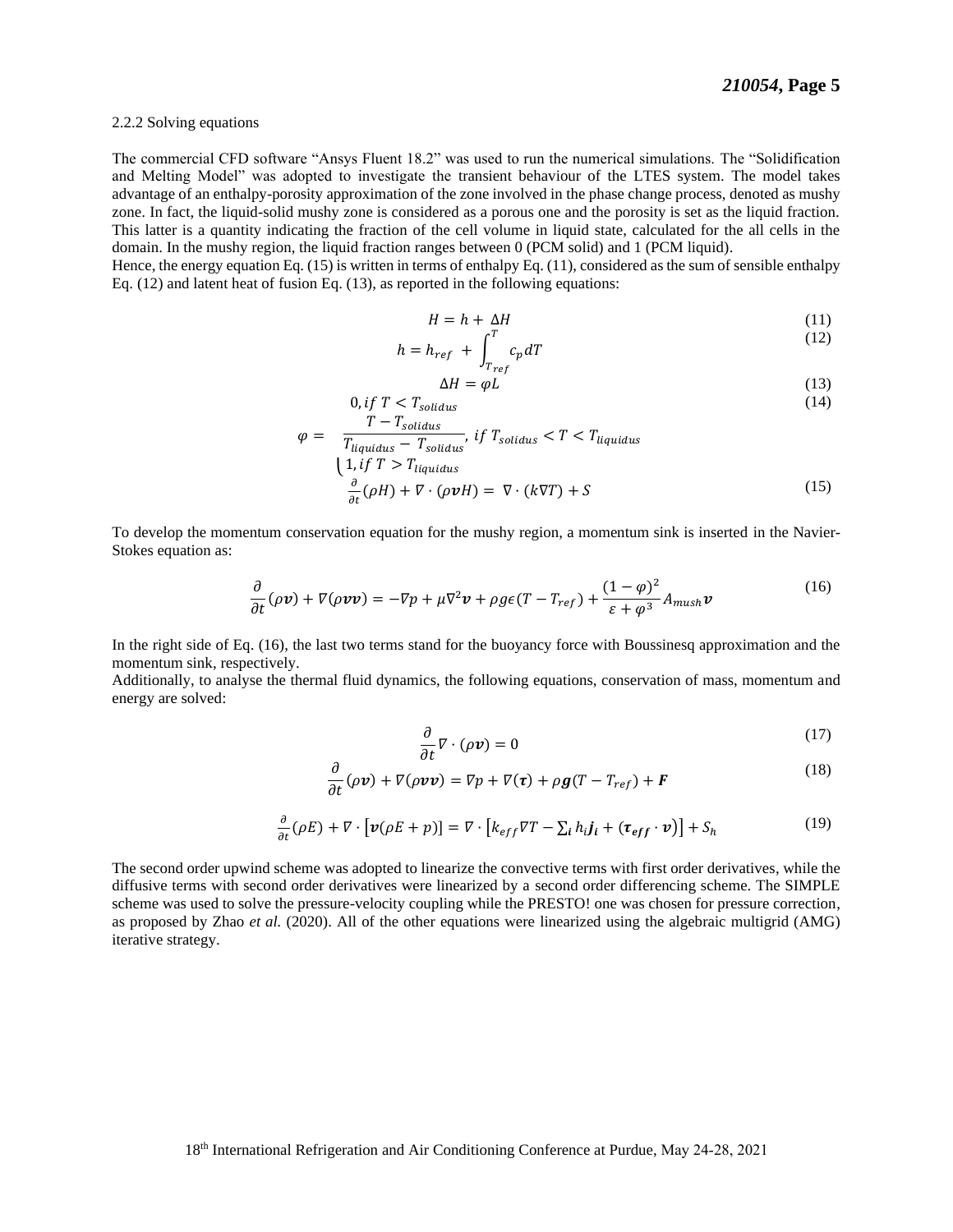#### **2.3 Sensitivity Analyses and Model Validation**

2.3.1 Time Step and Mesh Sensitivity Analyses



**Figure 3.** a) Time Step Sensitivity Analysis, b) Mesh Sensitivity Analysis

 To evaluate the influence of the time step and calculation grid sizes on the numerical solution, two different sensitivity analyses were conducted. The liquid fraction at the end of the first simulated hour (3600 s) was chosen as parameter aiming at comparing different results. Among the three investigated configurations, RT2HC and 0.5 cm PCM thick layer were used for the sensitivity analyses, since it was considered the most stringent case. As reported in Fig. 3a, when the time step size changes from 0.1 to 0.5 s a noticeable difference between the curves cannot be appreciated. While the curves for 0.1, 0.3, 0.5 s time step size mostly overlap, the curve for time step set to 1 s (RT2HC-t.s.=1s) shows a different behaviour. Therefore, a time step size of 0.5 s was selected for all the numerical analyses. In Fig 3b, the grid independence analysis is shown. To find the optimal trade-off between computational efforts and solution robustness, three different meshes were studied (22k, 42k, 85k elements). From 85k to 22k number of elements, no differences can be noted, confirming the grid independence of the solution, even if the computational time dropped from 2.5 h to 1.2 h, respectively. However, since meshes of 22k and 42k had similar computational time, the latter (Fig. 4) was used for all the other analyses.



**Figure 4.** Mesh of 42k elements. Details.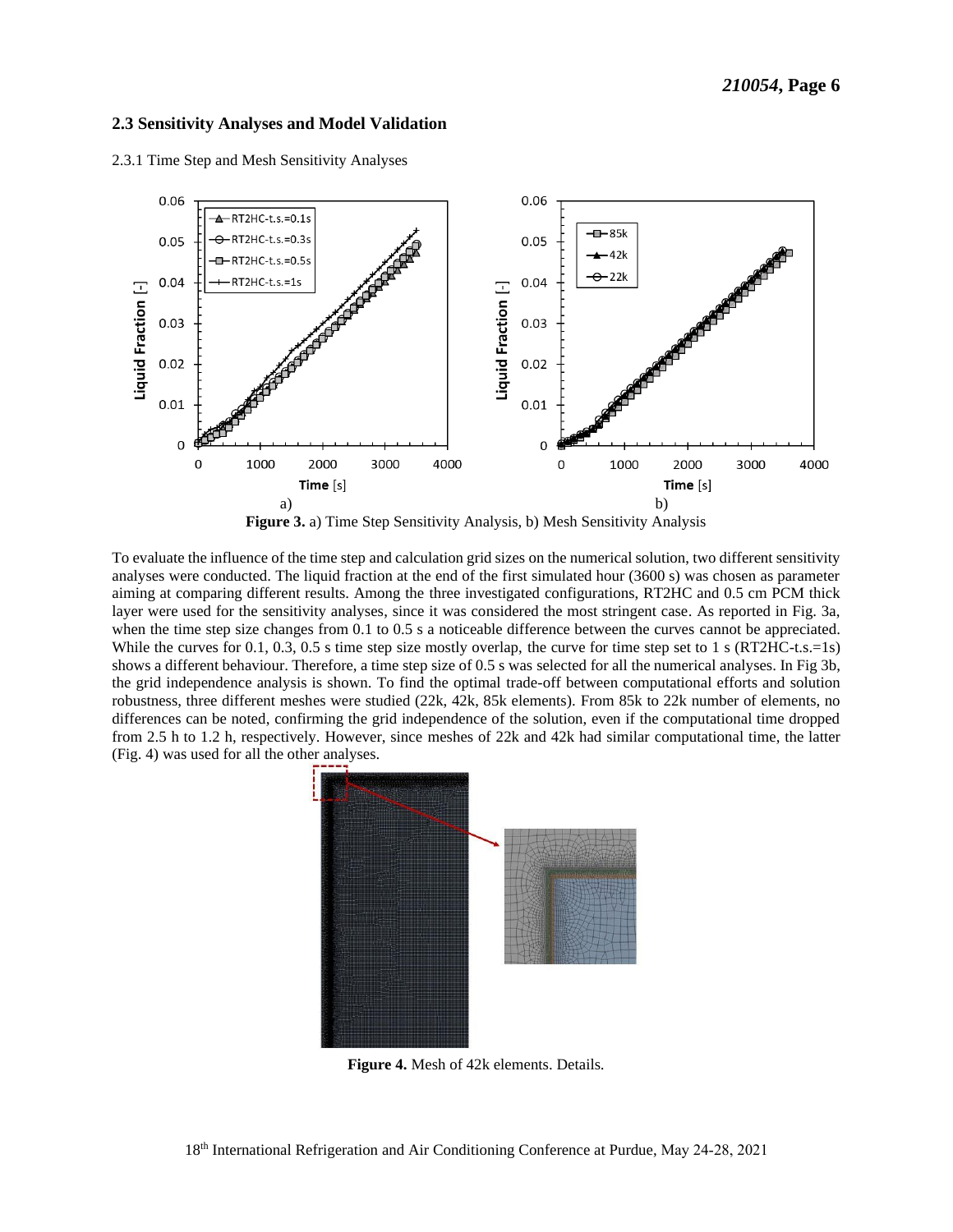#### 2.3.2 Model Validation

Glouannec *et al.* (2014) studied an insulation wall made of 0.1 cm of metal sheet (denoted as "Body"), an air gap of 10 cm, 0.1 cm of fiberglass, 5.8 cm of polyurethane and 0.2 cm of polyester and fiberglass. The insulation wall was 86 cm tall. They applied a constant free stream external temperature of 10  $^{\circ}$ C for the first 4 simulation hours and 30 °C for the last four. The insulation wall was installed in a climatic adiabatic room maintained at 0 °C. They validated their numerical model against experimental results. Therefore, the present authors reproduced similar conditions and obtained results comparable to those reported by Glouannec *et al.* (2014), as shown in Fig. 5.



**Figure 5.** Comparison between present results and what obtained by Glouannec *et al.* (2014)

 T1 and T3 were the temperatures at mid-height of the inner side of the bodywork and of the outer side of the fiberglass layer, respectively. As can be seen in Fig. 5, the present numerical model was able to fairly reproduce the experimental data in Glouannec *et al.* (2014). Since the presence of the external bodywork and of the internal polyester + fiberglass layers were not considered here a slightly different temperature at the fourth hour can be noted. In fact, during the change of the external conditions (from 10  $^{\circ}$ C to 30  $^{\circ}$ C external temperature) a faster transition occurred, due to the reduced thermal capacity.



### **3. RESULTS AND DISCUSSION**

 **Figure 6.** a) Volume-averaged PCM and air Temperature, b) Liquid Fraction, for three different PCM layer thicknesses

18th International Refrigeration and Air Conditioning Conference at Purdue, May 24-28, 2021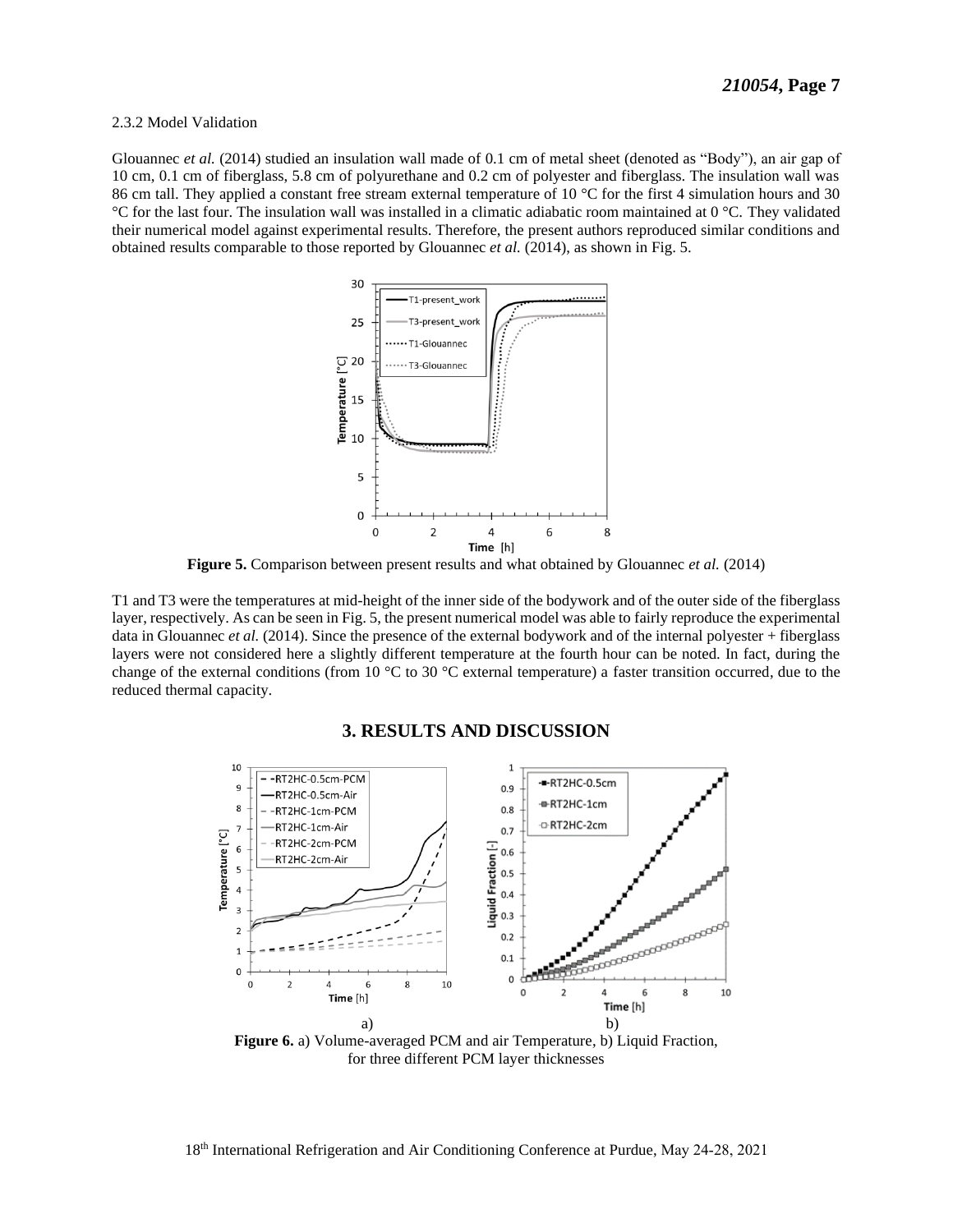In Fig. 6a, the volume-averaged PCM temperature and air temperature for the three paraffin-based PCMs investigated with three different PCM layer thicknesses (0.5, 1, 2 cm) are plotted. The ability of the LTES system in maintaining the air temperature inside the cell as closely as possible to the ideal melting PCM temperature without the use of refrigerated system was demonstrated.

 As shown in Fig. 6a, the 0.5 cm RT2HC layer permitted to maintain the air temperature inside the refrigerated cell below 3 °C for the first 4 h. This threshold is the *liquidus* temperature of RT2HC: it means that when the temperature exceeds 3  $\degree$ C the PCM is fully liquid locally. For the next 4 h, the air temperature ranges between 3 and 4  $\degree$ C, while, at the ninth simulated hour a sharp temperature increase is noted. In fact, from the end of the eighth hour till the end of the simulated truck journey, an evident change of slope for the air temperature curve can be appreciated. Between the seventh and the eighth hour, a sudden PCM mean temperature rise can be observed, as shown by the black dotted line plotted in Fig. 6a. Comparing the PCM temperature curve with the liquid fraction one (Fig. 6b, black line), it can be noted that for the most part of the melting process (about 8 h, *i.e.* 85% liquid) the PCM temperature was maintained between the *solidus* and *liquidus* temperatures. Therefore, the ability to limit the heat load to be transmitted inside the refrigerated cell is weakened as the PCM almost completely melted. The sharp rise in the PCM temperature reflected in the increase of air temperature, up to  $7^{\circ}$ C, is because of the sensible heat transfer to liquid PCM. This can potentially be detrimental for fresh foods which must be transported and delivered at temperatures around 2-3 °C. Hence, a design with thicker layer was investigated. Focusing on Fig. 6a, a similar trend in the air temperature curve for the 1 cm and 0.5 cm can be noted during the first 4 h of the simulation. Nevertheless, from the  $4<sup>th</sup>$  h till the 10<sup>th</sup> hour the curve slope is steeper for the 1 cm PCM layer scenario with no air temperature rise. In fact, studying the mean PCM temperature curve trend (dark grey dotted line, Fig. 6a), it is evident that RT2HC temperature was in the melting range for the entire simulated truck journey. In fig. 6b, it is shown that only some 53% of PCM melted at the end of the simulation. However, the air temperature stabilized at about 1°C above the *liquidus* temperature, *i.e.* at 4.2 °C, during the last 2 hours. If the temperature requirements are not so strict for the carried foodstuff, the 1 cm configuration can be considered as the best one. On the contrary, for more temperature sensitive products, a thicker layer can be used. Therefore, the PCM layer was increased to 2 cm. In this scenario, the air temperature curve assumed a different trend, as plotted in Fig. 6a (light grey line). It flattened asymptotically along the *liquidus* temperature threshold. After ten simulated hours, only a quarter of RT2HC melted, as shown in Fig. 6b, and an air temperature of 3.4 °C was reached. The air temperature curve trend and the amount of liquid fraction suggest the LTES with 2 cm layer behaviour to be suitable for a prolonged truck route. However, this suggestion will be investigated in future works.

 For the LTES system with 0.5 cm RT2HC layer, the temperature distribution inside the refrigerated cell can be appreciated in Fig. 7. In particular, in Fig. 7a the temperature distribution during the first two hours of the simulated route is visualized.



**Figure 7.** Air temperature contours inside the refrigerated cell a) at the early stages, b) at the final stages for the LTES system with 0.5 cm RT2HC layer

 As can be observed, different isothermal circular layers were formed. In fact, the air, being heated up from the bottom of the cell, moved upwards. When the cell ceiling was reached, the air was cooled down by the PCM which was at a lower temperature (see Fig. 6a) and moved downwards. These convective movements continued until an appreciable temperature gradient between the air and PCM existed. In Fig. 7b the air temperature behaviour during the last three simulated hours is shown. As shown in Fig. 6a, after the  $9<sup>th</sup>$  hour, the PCM temperature curve approached the air one. This caused the temperature gradient between air and PCM to be almost null and the air movement to become less intensive, consequently. In particular, as shown in Fig. 7b, during the last hour, a horizontal temperature stratification occurred. The air in the upper part was warmer (about 12 °C) if compared to air close to the side of the cell.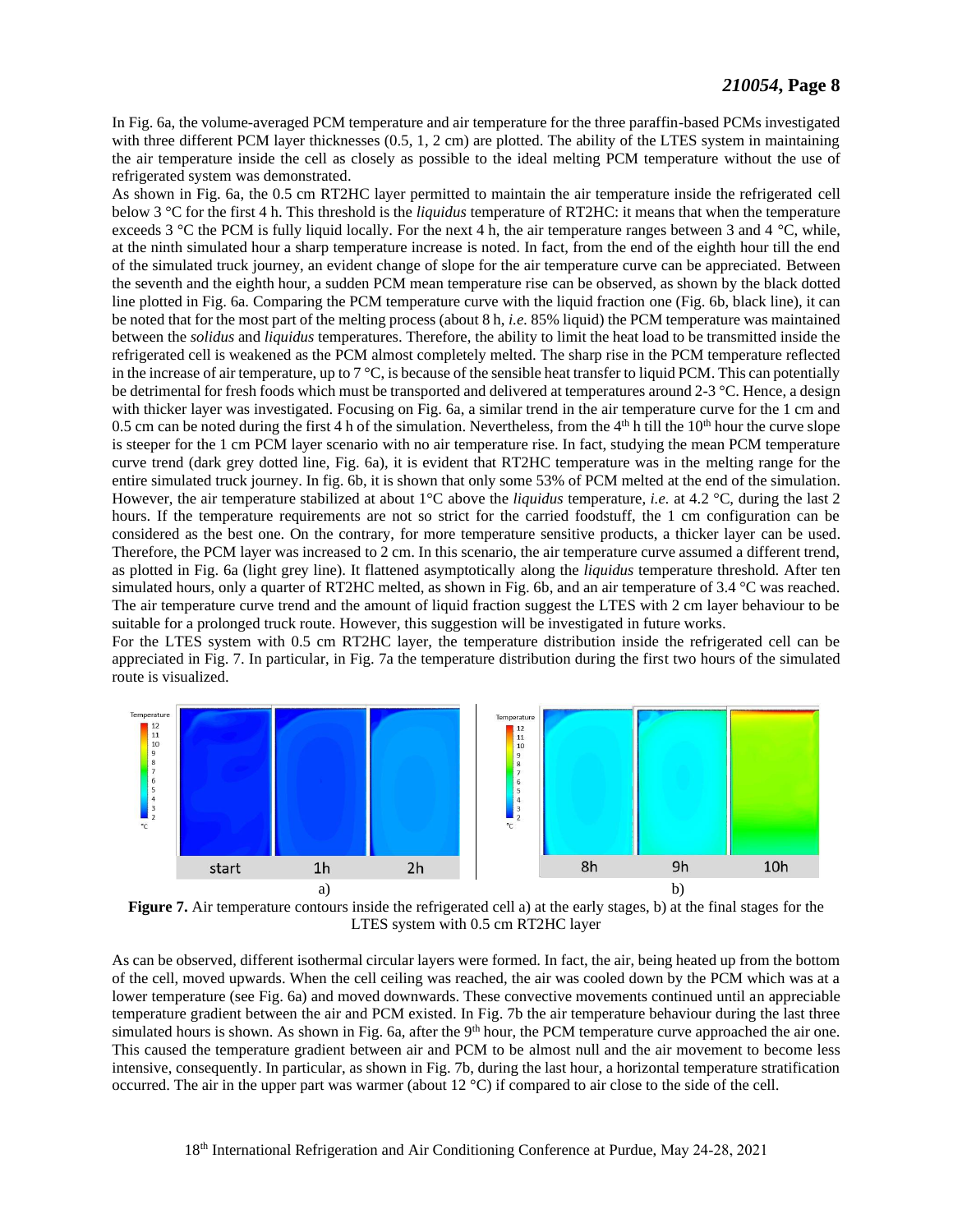The PCM at the uppermost part of the cell ("Top") is completely melted, justifying a greater PCM temperature (and of the closest air, consequently). The RT2HC along the side of the cell ("Side") was not melted at all during the tenth hour. In fact, a liquid fraction ranging between 85% and 90% can be found, as shown in Fig. 8a. The PCM contained in the top enclosure of the cell reached the end of melting process during the ninth hour, whilst the PCM contained in the side one was at 92% of liquid fraction at the end of the  $10<sup>th</sup>$  hour, as can be observed by the curves reported in Fig. 8b.



**Figure 8.** a) Liquid fraction contours at the  $10<sup>th</sup>$  hour, b) Liquid fraction trend, for the side and top of the refrigerated cell

#### **4. CONCLUSIONS**

 In this work, a novel insulated wall for refrigerated transport consisting of a PU layer and a PCM one was investigated. A 2D section of a refrigerated truck was modelled. The hourly solar irradiance profile was obtained for a typical summer Italian day aiming at estimating and applying the external heat loads on a reference 10 h truck daily route. By means of CFD numerical simulations, the effect of incorporating a RT2HC PCM layer in a traditional 5 cm polyurethane insulation layer was studied. Specifically, the additional PCM layer thickness ranged between 0.5 cm and 2 cm. Its ability in maintaining the air temperature in the refrigerated space for fresh food transportation at a suitable level without the use of refrigeration systems were analysed. The results showed that the temperature glide during the phase change affected the thermal behaviour of the LTESs. In particular, the 0.5 cm PCM layer assured an air temperature lower than the *solidus* temperature only for the first four simulated hours. Then, the air temperature stabilized at about 1 °C over the *solidus* temperature and then, when the PCM was almost fully melted, a sudden temperature increase occurred, which would be potentially detrimental for high-sensible foodstuffs. The 1 cm layer, instead, let the air temperature to be no more than  $2 \degree C$  higher than the PCM reference melting temperature for the entire 10h simulated truck journey. Among all the other investigated layers, the thickest one assured the most uniform air temperature during the route. Since, with the 2 cm layer, only some 25% of PCM melted, an extension of the truck journey will be simulated in future numerical investigation. Besides, after the preliminary simulations here presented, the presence of cold freight, heat respiration and heat infiltrations will be considered in the next analyses, in order to find the optimal LTES design.

#### **NOMENCLATURE**

|   | a absorptance, [-]                                         | PU Polyurethane                                                          | $\circ$  | liquid fraction, [-]            |
|---|------------------------------------------------------------|--------------------------------------------------------------------------|----------|---------------------------------|
|   | ATP Accord du Transport Perissable RT Rubitherm ®          |                                                                          |          | latitude, $\lceil \circ \rceil$ |
| B | variable, [-]                                              | source term                                                              | $\omega$ | solar angle, [°]                |
|   | $C_p$ Heat Capacity, [J kg <sup>-1</sup> K <sup>-1</sup> ] | v velocity, $[m s-1]$                                                    |          | <b>Subscripts</b>               |
| E | variable, [min]                                            | <b>Greek Symbols</b>                                                     |          | beam                            |
|   | external force, [N]                                        | $\alpha$ heat transfer coefficient, [W m <sup>-2</sup> K <sup>-1</sup> ] | d.       | diffuse                         |
|   |                                                            |                                                                          |          |                                 |

18th International Refrigeration and Air Conditioning Conference at Purdue, May 24-28, 2021